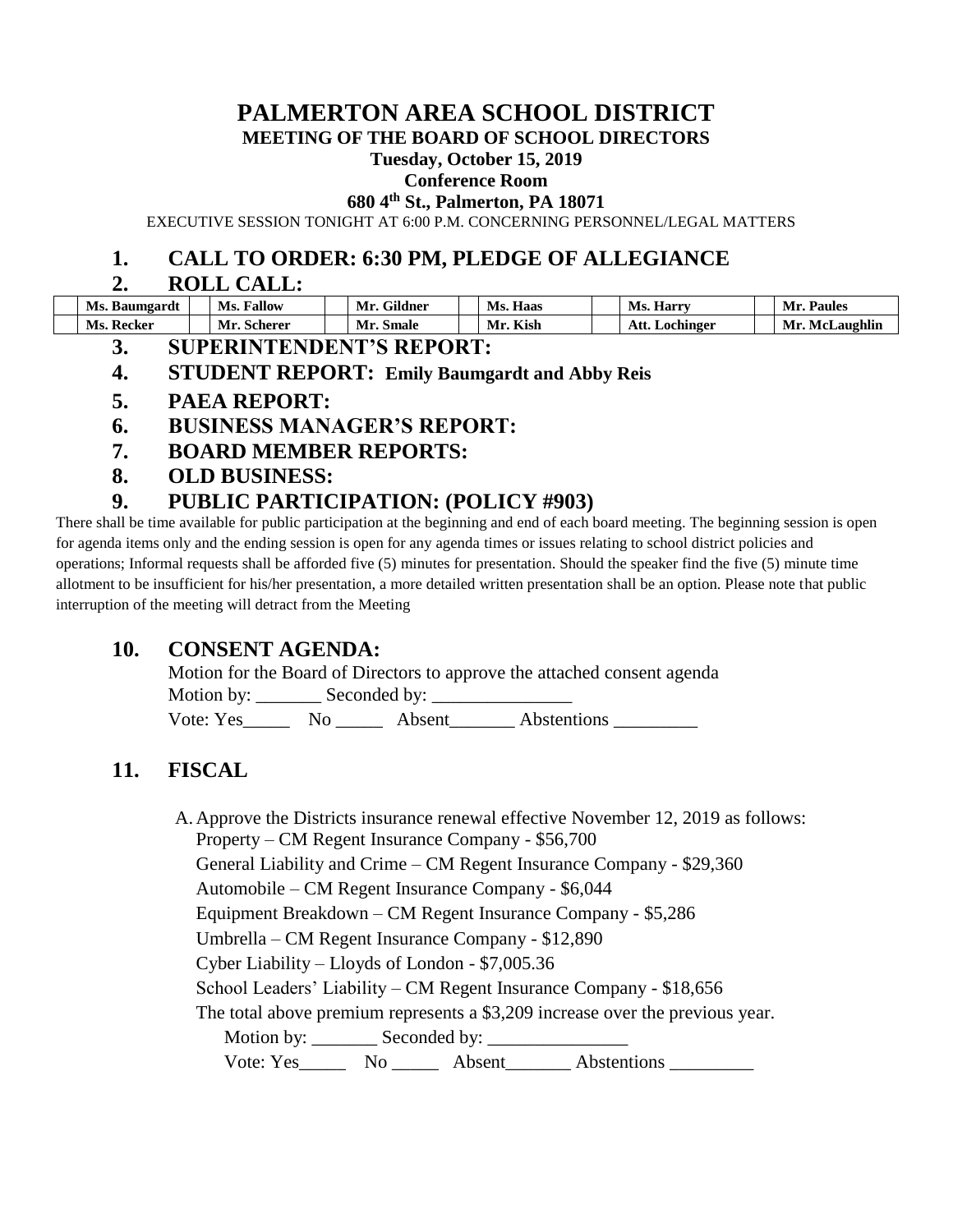B. Motion for the Board of Directors to approve Dr. Al Lonoconus as Interim Superintendent for the Palmerton Area School District, at a daily rate of \$525, start date to be determined.

Motion by: \_\_\_\_\_\_\_ Seconded by: \_\_\_\_\_\_\_\_\_\_\_\_\_\_\_ Vote: Yes Mo Absent Abstentions

C. Approve Budget Transfers. (Enclosure) Motion by: Seconded by: Vote: Yes No Absent Abstentions

D. Approve the two-year KRE security proposal at a cost to the district of \$155,280 per year. Motion by: Seconded by:

Vote: Yes No Absent Abstentions

# **12. OTHER:**

A. Motion for the Board of Directors to accept the second reading of and approve the following policy:

Policy #333 Professional Development

Motion by: \_\_\_\_\_\_\_ Seconded by: \_\_\_\_\_\_\_\_\_\_\_\_\_\_\_ Vote: Yes\_\_\_\_\_\_\_ No \_\_\_\_\_\_ Absent\_\_\_\_\_\_\_ Abstentions \_\_\_\_\_\_\_\_\_

# **13. INFORMATION ITEMS:** (Enclosures)

- A. Student Enrollment, September 30, 2019
- B. LCCC Meeting Minutes, September 5, 2019
- C. LCCC President's Desk, October 2019
- D. Board Summary

#### **14. PUBLIC PARTICIPATION:**

# **15. FOR THE GOOD OF THE ORDER:**

# **16. ADJOURNMENT:**

 Motion by: \_\_\_\_\_\_ Seconded by: \_\_\_\_\_\_\_\_\_\_\_\_\_\_\_\_\_\_ Vote: Yes\_\_\_\_\_\_\_\_ No \_\_\_\_\_\_\_ Absent\_\_\_\_\_ Abstentions \_\_\_\_\_\_\_\_\_

# **PASD MEETING SCHEDULE:**

**Workshop:** Tuesday, November 5, 2019 at 5:30 PM **BOE Meeting:** Tuesday, November 19, 2019, at 6:30 PM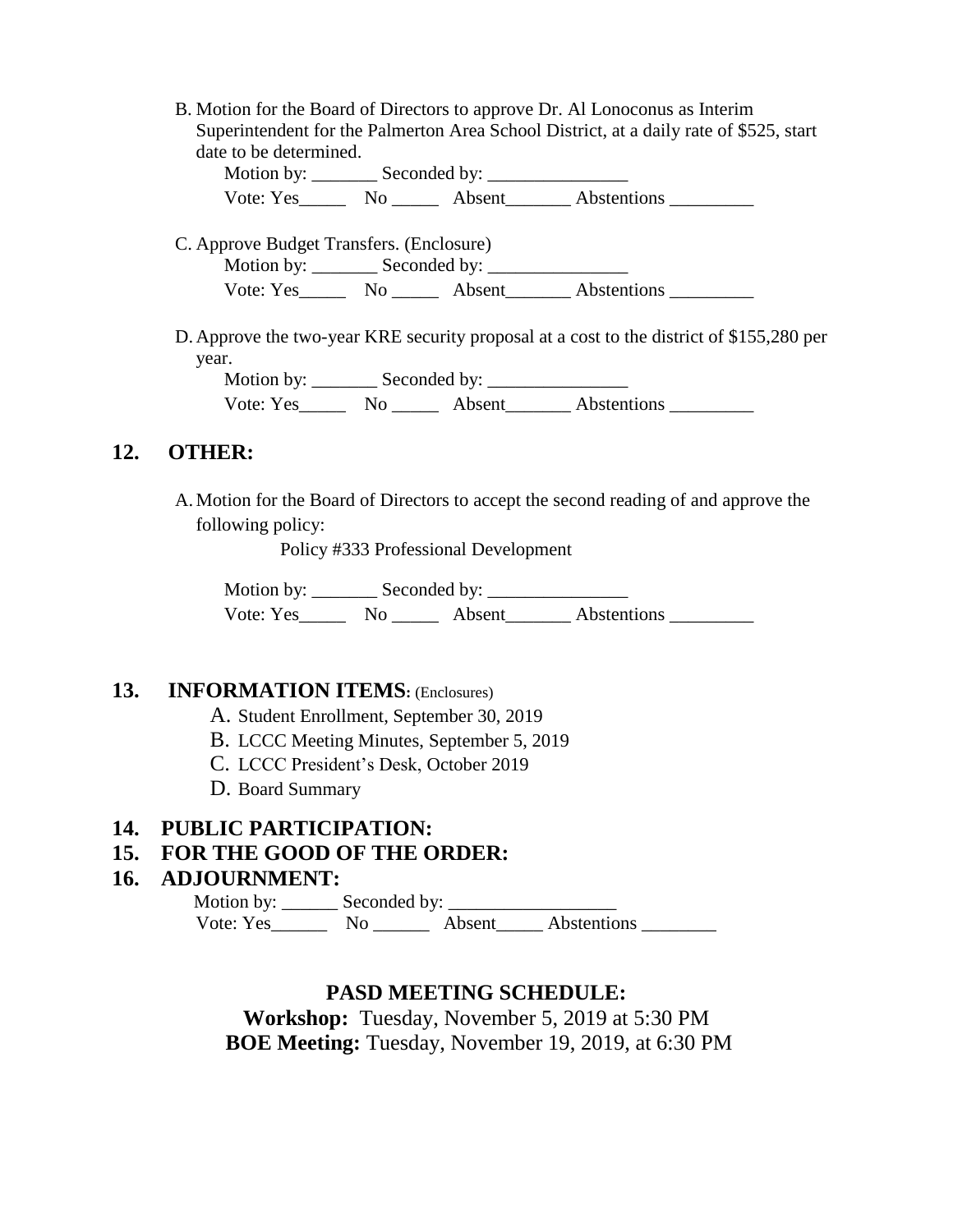# **PALMERTON AREA SCHOOL DISTRICT Consent Agenda**

# **Tuesday, October 15, 2019**

# **1. MEETING MINUTES:** (Enclosure 1)

Approve Board Minutes from September 9, 2019 and September 17, 2019.

# **2. APPROVAL OF FINANCIAL REPORTS FOR DISTRICT ACCOUNTS:**

Approve the financial reports listed below:

- A. TREASURER'S REPORT (Enclosure 2)
- B. ACCOUNTS PAYABLE (Enclosure 3)

## **3. PERSONNEL:**

A. Approve the attached tuition reimbursement.

- B. Accept the resignation of Tyrone Lewis from the Assistant Track Coach position.
- C. Approve Tara Marques as a Substitute IA, effective October 16, 2019.
- D. Approve Randi Freed and Miranda Allen as volunteer advisors for the STEM Club for the 2019-2020 school year.
- E. Approve the following extracurricular positions for the 2019-2020 school year:

| Justin Petersen     | <b>Varsity Assistant Baseball Coach</b>   | \$2,662 |
|---------------------|-------------------------------------------|---------|
| Matt Solt           | <b>JV Assistant Baseball Coach</b>        | \$2,662 |
| <b>Tyler Svetik</b> | <b>Volunteer Assistant Baseball Coach</b> |         |

- F. Approve Mark Benner as a full-time Custodian, effective October 16, 2019, at the starting salary of \$44,714 (prorated).
- G. Approve Lindsay Dillman as a Jr. High Life Skills IA at the rate of \$15.35/hour, effective October 16, 2019.
- H. Approve Valerie VanWhy to the Elementary Life Skills IA position, effective October 16, 2019.
- I. Approve the following teachers to teach in the After-School program, at a rate of \$33/hour as per the PAEA contract.

Amanda Capella Jodi Kocher Krystle Meglio Lori Smith